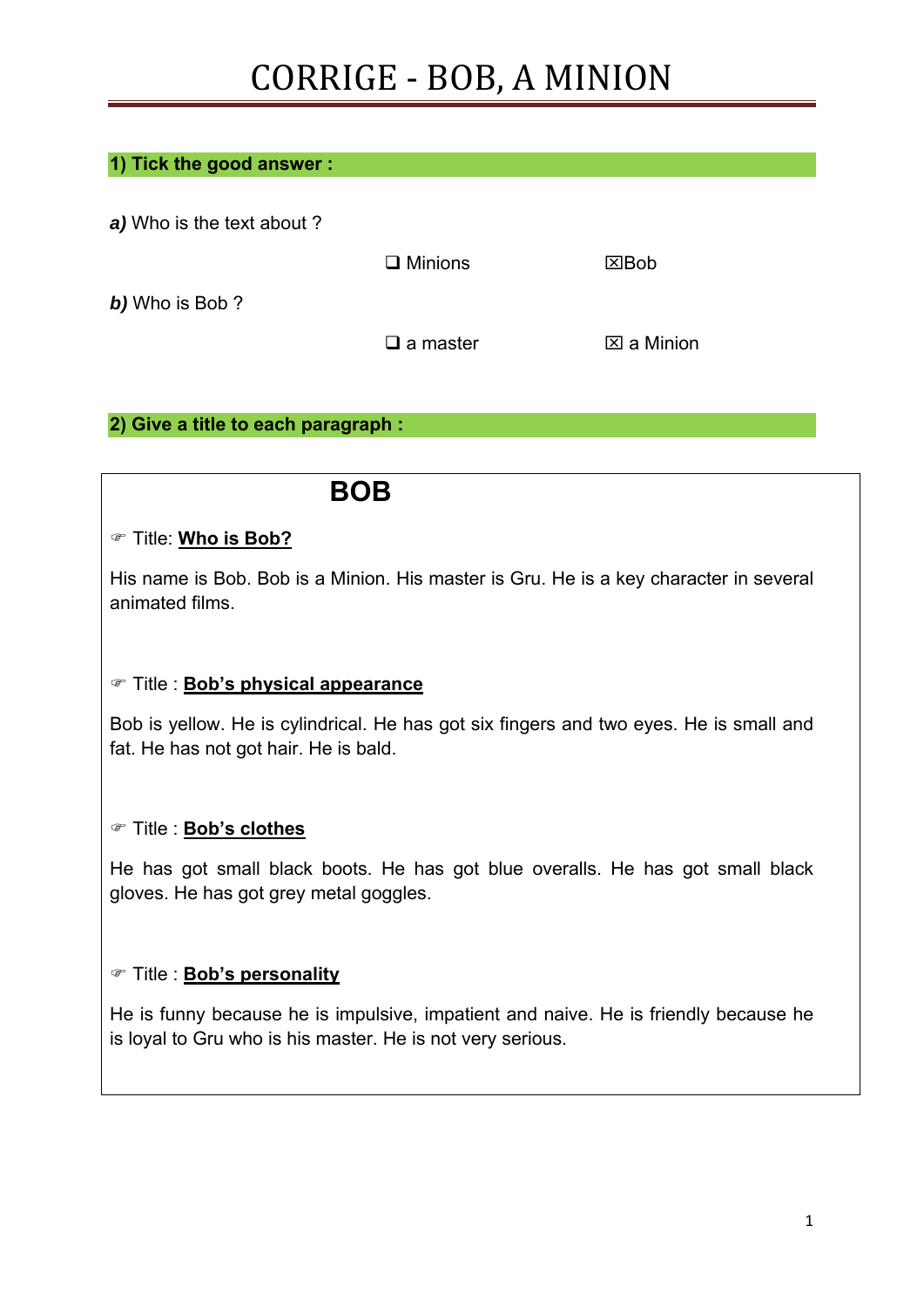### **3) Correct the mistakes :**

*a)* Bob is a master.

Minion

*b*) He has got 2-fingers and 3 eyes.

6 2

*c*) He has got big blue gloves.

Small black

d) He is very patient.

impatient

#### **4) Right or Wrong ?**

|                                          | Right | <b>Wrong</b> |
|------------------------------------------|-------|--------------|
| Bob is a key character in several books. |       | Ι×           |
| He is tall and thin.                     |       | Ι×           |
| He has got plastic goggles.              |       | ∣×           |
| He is not very serious.                  |       |              |

#### **5) Link the 2 columns :**

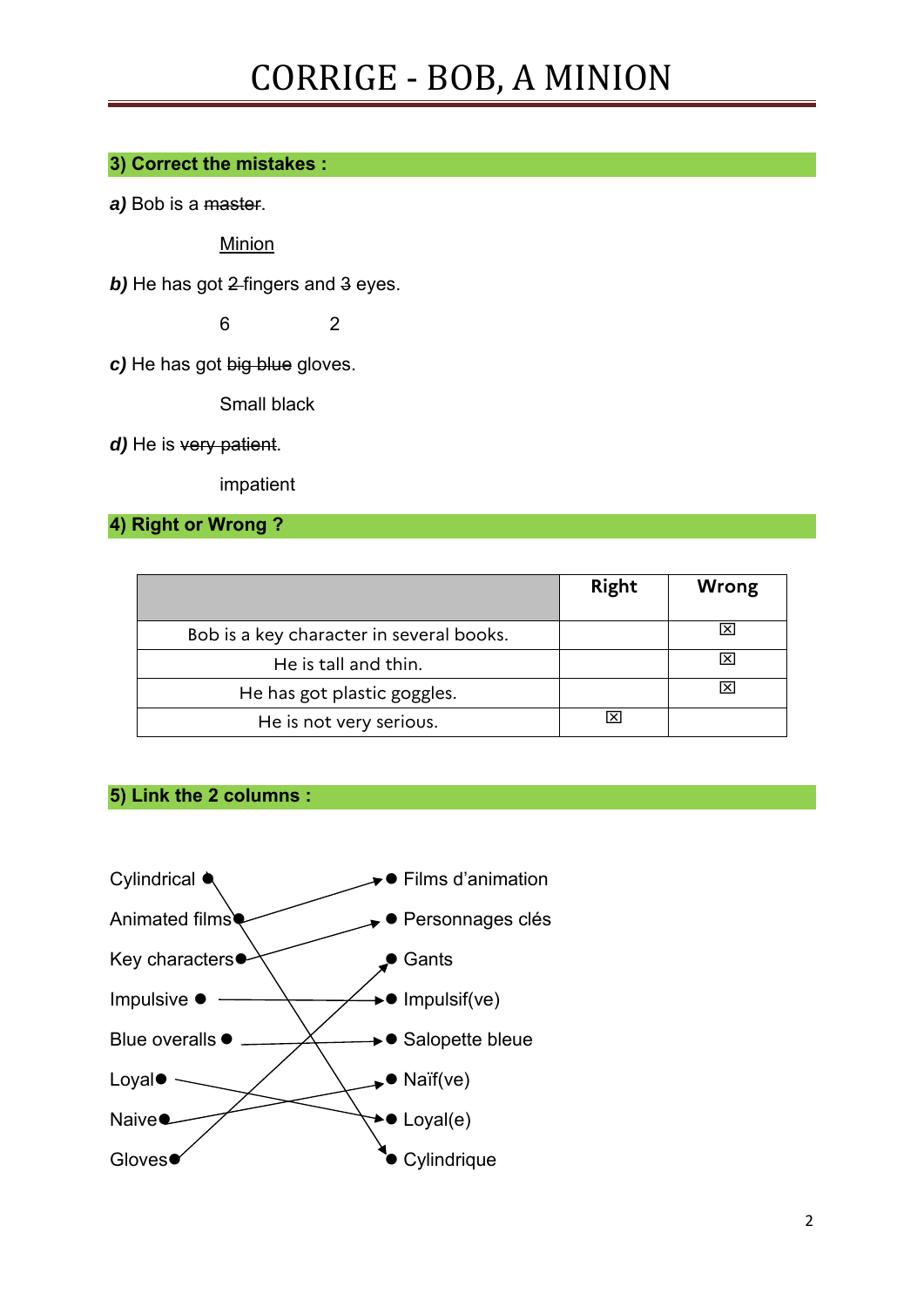### **6) Translate the underlined words into English :**

*a*) Bob est un personnage clé dans plusieurs films d'animation. 
several **b)** Il n'a pas de cheveux. Il est chauve.  $\bullet$  bald *c*) Il a des lunettes de plongée grises en métal.  $\qquad \qquad \circ$  goggles *d*) Il est sympathique parce qu'il est loyal envers Gru qui est son maître. **Findly Contract Contract Contract Contract Contract Contract Contract Contract Contract Contract Contract Contract Contract Contract Contract Contract Contract Contract Contract Contract Contract Contract Contract Contr** 

#### **7) Complete the 4 labels of the drawing :**